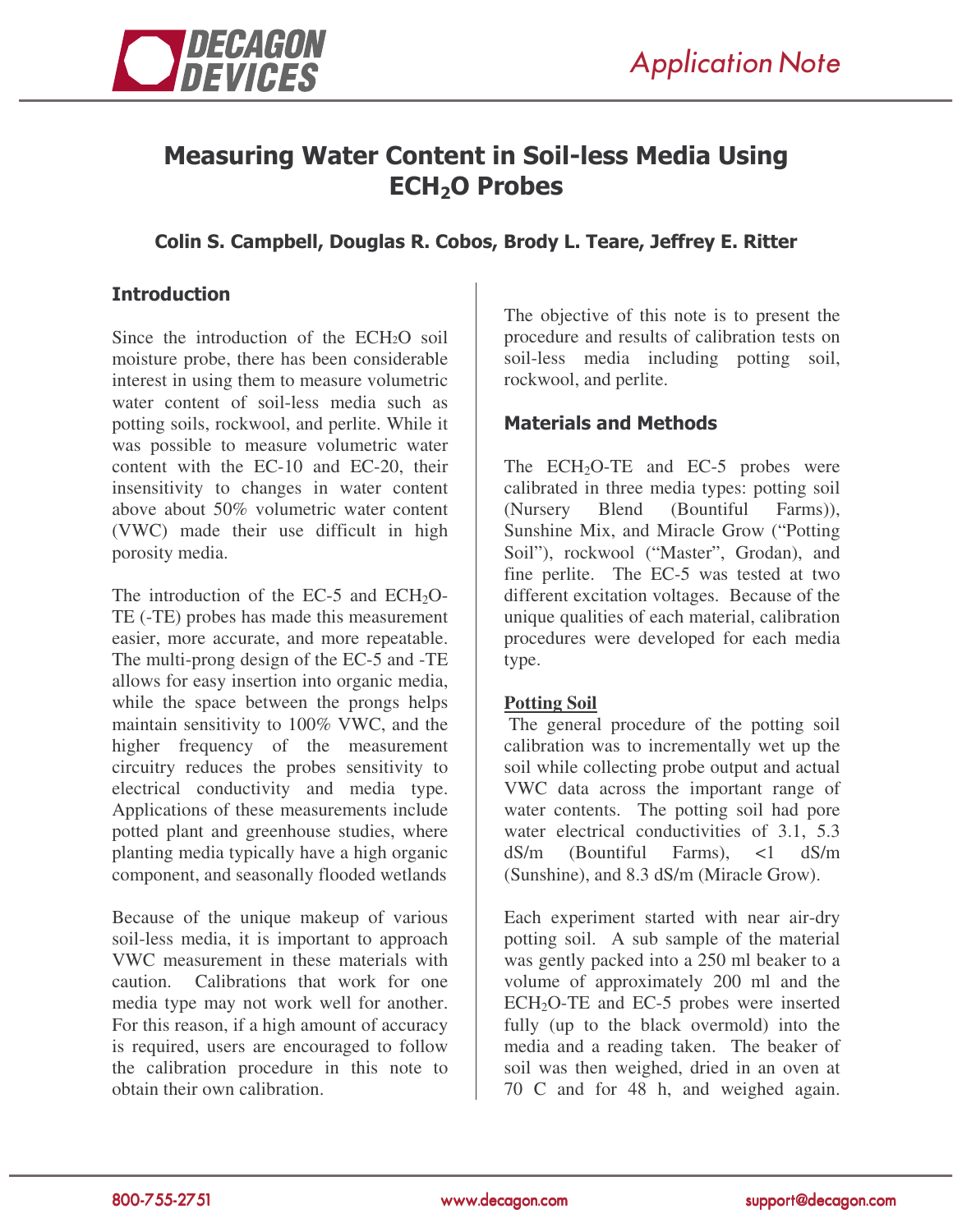

VWC was determined using the gravimetric water content and the volume of the sample (determined as closely as possible from the volume increments on the beaker). This step was repeated at a total of five VWC's by adding water to the potting soil between each measurement. The volume of water added at each increment was roughly calculated so the potting soil VWC change was approximately 10%. Calibration curves were made by plotting actual VWC with probe output.

#### **Rockwool**

The rockwool calibration procedure was entirely different from potting soil. Because it has approximately 97% porosity, a hanging water column was used to extract known amounts of water from the sample. A known volume of dry rockwool was weighted and placed in a sintered glass funnel (350 ml, Pyrex Model 36060) attached to a 1.26 cm i.d. PVC tube that was pre-marked with known volume increments.

The tube was filled and water was allowed to infiltrate into the rockwool from the bottom until it was saturated with water. Water level in the hanging water column tube was adjusted to the lowest volume mark. The EC-5 and ECH<sub>2</sub>O-TE probes were installed in the rockwool and the tube height changed to slowly drain the water. VWC and probe output were recorded at each volume increment (13 ml). Once tension was broken (usually around 10 to 20 % VWC), the rockwool was taken out and weighed to calculate final VWC. VWC and probe output were plotted together to determine a calibration function. The process was repeated at various electrical conductivities (EC) to show how output changed at various EC levels.

## **Perlite**

The perlite calibration technique followed the one used for potting soil except for the sampling of actual VWC. In the case of perlite, a small 10 ml sub sample was collected with a commercial volume sampler (ESS Lock N' Load Handle and Syringe, Environmental Sampling Supply, Model LL), weighed, dried, and weighed again.

## **Results and Discussion**

Changes in EC-5 output with VWC were different for each of the media types tested, but were consistent within media type (Figs. 1-3). From the data collected, no significant changes in probe calibration were observed due to changes in pore water electrical conductivity in the ranges we tested (Fig. 1). In addition, the potting soil calibration appeared to be unaffected by changes in potting soil type. Both of these findings are significant because most potting soils are unique blends of organic and inorganic material as well as fertilizer levels chosen especially for the plant type, stage of development, environmental conditions, etc. It is also interesting to note that the potting soil (Fig. 1), rockwool (Fig. 2) and perlite (Fig. 3) all differ in apparent  $0\%$  VWC value. This is due to differences actual dry media dielectric due primarily to differences in density.

 $ECH<sub>2</sub>O-TE$  calibrations show similar results to the EC-5 (Fig. 4-5). These findings were expected because they use similar to make the water content measurement. Although not as many potting soils were tested, our findings suggest that, like the EC-5, the same calibration equation can be used for any potting soil type. A complete list of these calibration equations can be found at www.decagon.com/appnotes/ec5TEcal.pdf.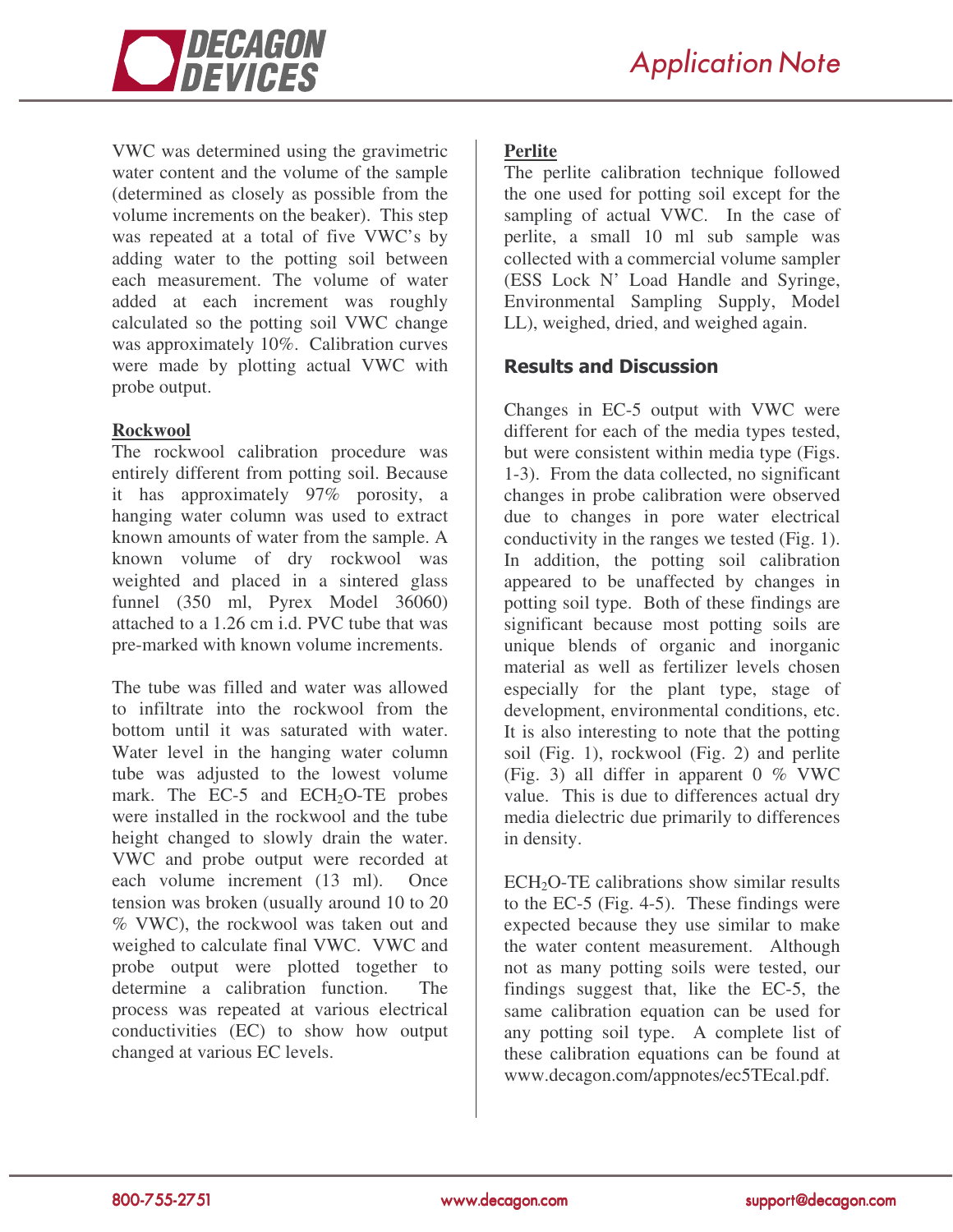





**Figure 2.** Calibration curve for EC-5 in rockwool at 2.5 V excitation and EC levels of 0.2, 1, 1.5, 1.8, and 4.2 dS/m.